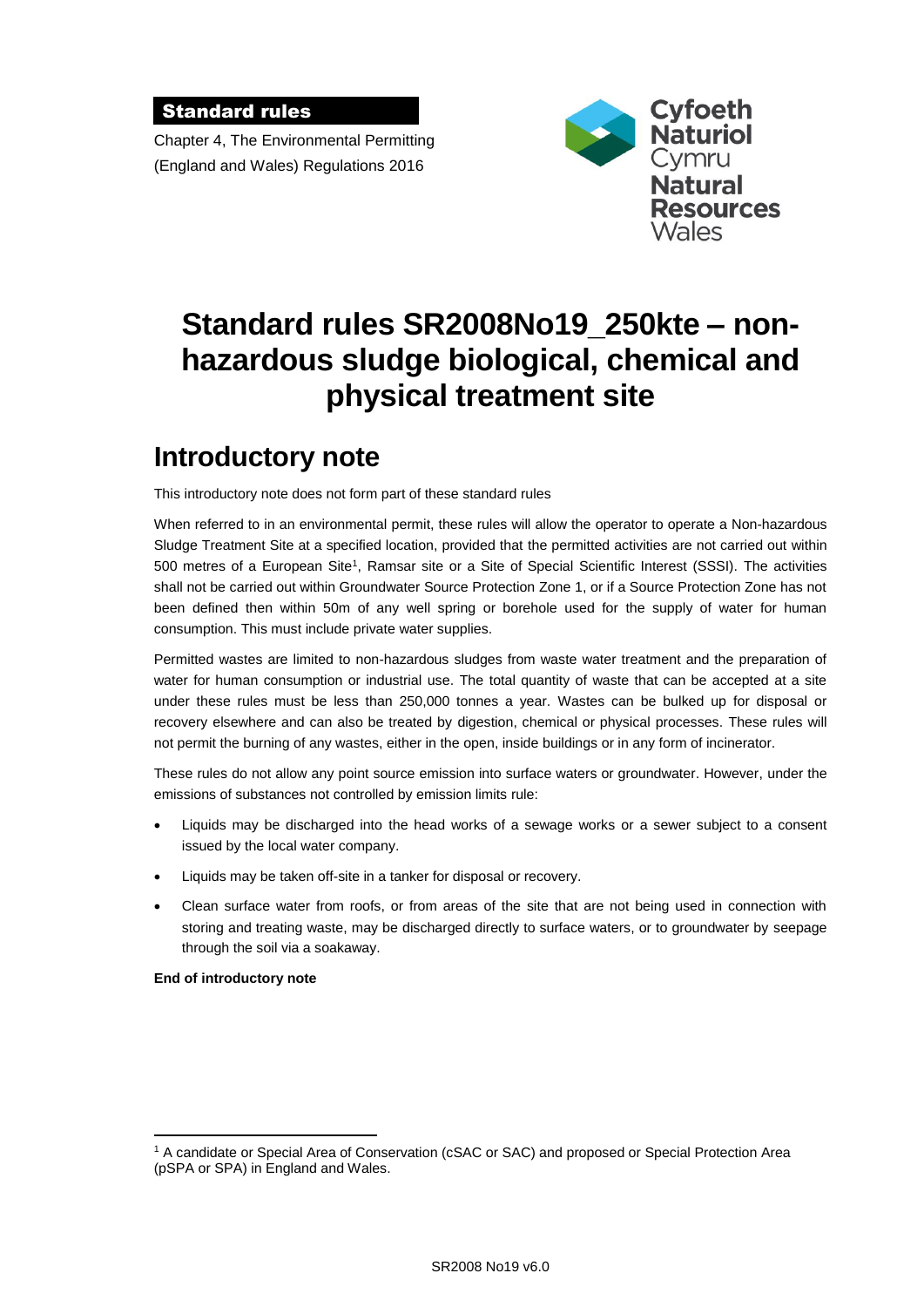# **Rules**

# **1 – Management**

### **1.1 General management**

- 1.1.1 The operator shall manage and operate the activities:
	- (a) in accordance with a written management system that identifies and minimises risks of pollution, including those arising from operations, maintenance, accidents, incidents, nonconformances, closure and those drawn to the attention of the operator as a result of complaints; and
	- (b) using sufficient competent persons and resources.
- 1.1.2 Records demonstrating compliance with rule 1.1.1 shall be maintained.
- 1.1.3 Any person having duties that are or may be affected by the matters set out in these standard rules shall have convenient access to a copy of them kept at or near the place where those duties are carried out.
- 1.1.4 The operator shall comply with the requirements of an approved competence scheme.

### **1.2 Avoidance, recovery and disposal of wastes produced by the activities**

- 1.2.1 The operator shall take appropriate measures to ensure that:
	- (a) the waste hierarchy referred to in Article 4 of the Waste Framework Directive is applied to the generation of waste by the activities; and
	- (b) any waste generated by the activities is treated in accordance with the waste hierarchy referred to in Article 4 of the Waste Framework Directive; and
	- (c) where disposal is necessary, this is undertaken in a manner which minimises its impact on the environment.
- 1.2.2 The operator shall review and record at least every four years whether changes to those measures should be made and take any further appropriate measures identified by a review

# **2 – Operations**

## **2.1 Permitted activities**

2.1.1 The operator is only authorised to carry out the activities specified in table 2.1 below ("the activities").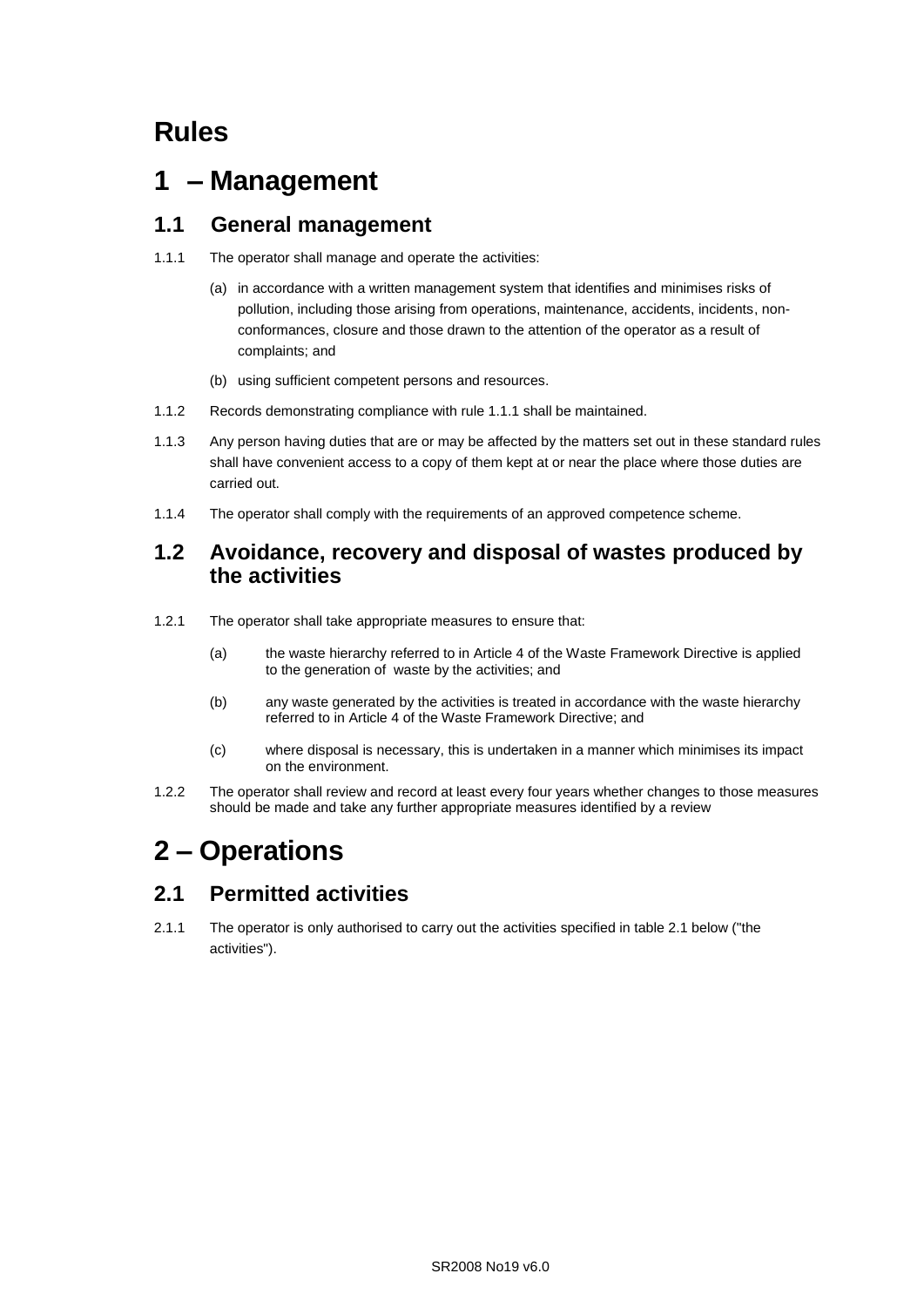| Table 2.1 activities                                                                                                                                                                                                             |                                                                                                                                                                        |
|----------------------------------------------------------------------------------------------------------------------------------------------------------------------------------------------------------------------------------|------------------------------------------------------------------------------------------------------------------------------------------------------------------------|
| <b>Description of activities</b>                                                                                                                                                                                                 | <b>Limits of activities</b>                                                                                                                                            |
| <b>D15:</b> Storage pending any of the operations numbered D1<br>to D14 (excluding temporary storage, pending collection,<br>on the site where it is produced)                                                                   | Treatment consisting only of blending,<br>mixing, separation, digestion, thickening<br>and/or compaction of waste for disposal,<br>(no more than 50 tonnes per day) or |
| R13: Storage of wastes pending any of the operations<br>numbered R1 to R12 (excluding temporary storage,<br>pending collection, on the site where it is produced)                                                                | recovery.                                                                                                                                                              |
| <b>D9:</b> Physico-chemical treatment of waste not specified<br>elsewhere in Annex IIA which results in final compounds or<br>mixtures which are discarded by means of any of the<br>operations numbered D1 to D8 and D10 to D12 |                                                                                                                                                                        |
| R3: Recycling/reclamation of organic substances which are<br>not used as solvents                                                                                                                                                |                                                                                                                                                                        |

### **2.2 Waste acceptance**

- 2.2.1 Waste shall only be accepted if:
	- (a) it is of a type and quantity listed in table 2.2 below; and
	- (b) it conforms to the description in the documentation supplied by the producer and holder.

#### **Table 2.2. Waste types and quantities**

#### **Maximum Quantities**

The total quantity of waste accepted at the site shall be less than 250,000 tonnes a year.

#### **Exclusions**

Wastes having any of the following characteristics shall not be accepted:

Consisting solely or mainly of dusts, powders or loose fibres.

| <b>Waste</b><br>Code | <b>Description</b>                                                                                                                                                 |
|----------------------|--------------------------------------------------------------------------------------------------------------------------------------------------------------------|
| 19                   | WASTES FROM WASTE MANAGEMENT FACILITIES, OFF-SITE WASTE WATER TREATMENT<br>PLANTS AND PREPARATION OF WATER INTENDED FOR HUMAN<br><b>CONSUMPTION/INDUSTRIAL USE</b> |
| 19 08                | wastes from waste water treatment plants not otherwise specified                                                                                                   |
| 19 08 01             | screenings                                                                                                                                                         |
| 19 08 02             | waste from desanding                                                                                                                                               |
| 19 08 05             | sludges from treatment of urban waste water                                                                                                                        |
| 19 08 09             | grease and oil mixture from oil/water separation containing only edible oil and fats                                                                               |
| 19 09                | wastes from the preparation of water intended for consumption or water for industrial use                                                                          |
| 19 09 02             | sludges from water clarification                                                                                                                                   |
| 19 09 03             | sludges from decarbonation                                                                                                                                         |
| 19 09 06             | solutions and sludges from regeneration of ion exchangers                                                                                                          |
| 20                   | MUNICIPAL WASTES (HOUSEHOLD WASTE AND SIMILAR COMMERCIAL, INDUSTRIAL AND<br><b>INSTITUTIONAL WASTES) INCLUDING SEPARATELY COLLECTED FRACTIONS</b>                  |
| 20 03                | other municipal wastes                                                                                                                                             |
| 20 03 04             | septic tank sludge                                                                                                                                                 |
| 20 03 06             | waste from sewage cleaning                                                                                                                                         |
| 20 03 99             | municipal wastes not otherwise specified (cesspool waste and other sewage sludge only)                                                                             |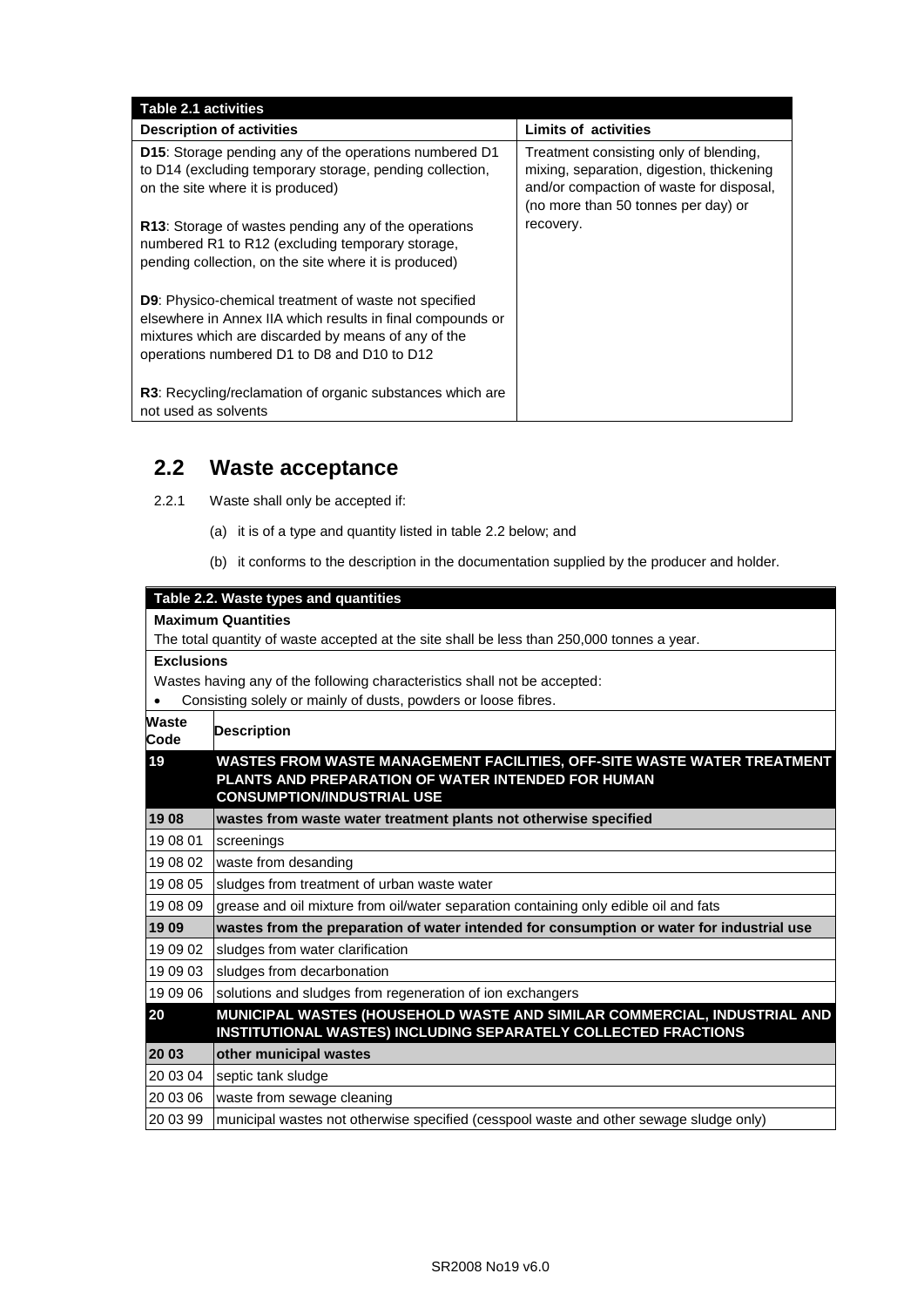## **2.3 Operating techniques**

2.3.1 The activities shall be operated using the techniques and in the manner described in Table 2.3 below.

#### **Table 2.3 Operating techniques**

1. All waste shall be stored and treated on an impermeable surface with sealed drainage system.

### **2.4 The site**

- 2.4.1 The activities shall not extend beyond the site, being the land shown edged in green on the site plan attached to the permit.
- 2.4.2 The activities shall not be carried out within 500 metres of a European Site or a SSSI.
- 2.4.3 The activities shall not be carried out within Groundwater Source Protection Zone 1, or if a Source Protection Zone has not been defined then within 50m of any well spring or borehole used for the supply of water for human consumption. This must include private water supplies.

# **3 – Emissions and monitoring**

## **3.1 Emissions of substances not controlled by emission limits**

- 3.1.1 Emissions of substances not controlled by emission limits (excluding odour) shall not cause pollution. The operator shall not be taken to have breached this rule if appropriate measures, including, but not limited to, those specified in any approved emissions management plan, have been taken to prevent or where that is not practicable, to minimise, those emissions.
- 3.1.2 The operator shall:
	- (a) if notified by Natural Resources Wales that the activities are giving rise to pollution, submit to Natural Resources Wales for approval within the period specified, an emissions management plan;
	- (b) implement the approved emissions management plan, from the date of approval, unless otherwise agreed in writing by Natural Resources Wales.
- 3.1.3 All liquids in containers, whose emission to water or land could cause pollution, shall be provided with secondary containment, unless the operator has used other appropriate measures to prevent or where that is not practicable, to minimise, leakage and spillage from the primary container.

## **3.2 Odour**

- 3.2.1 Emissions from the activities shall be free from odour at levels likely to cause pollution outside the site, as perceived by an authorised officer of Natural Resources Wales, unless the operator has used appropriate measures, including, but not limited to, those specified in any approved odour management plan, to prevent or where that is not practicable, to minimise, the odour.
- 3.2.2 The operator shall:
	- (a) maintain and implement an odour management plan;
	- (b) if notified by Natural Resources Wales that the activities are giving rise to pollution outside the site due to odour, submit to Natural Resources Wales for approval within the specified period, a revised odour management plan;
	- (c) implement any approved revised odour management plan from the date of approval, unless otherwise agreed in writing by Natural Resources Wales.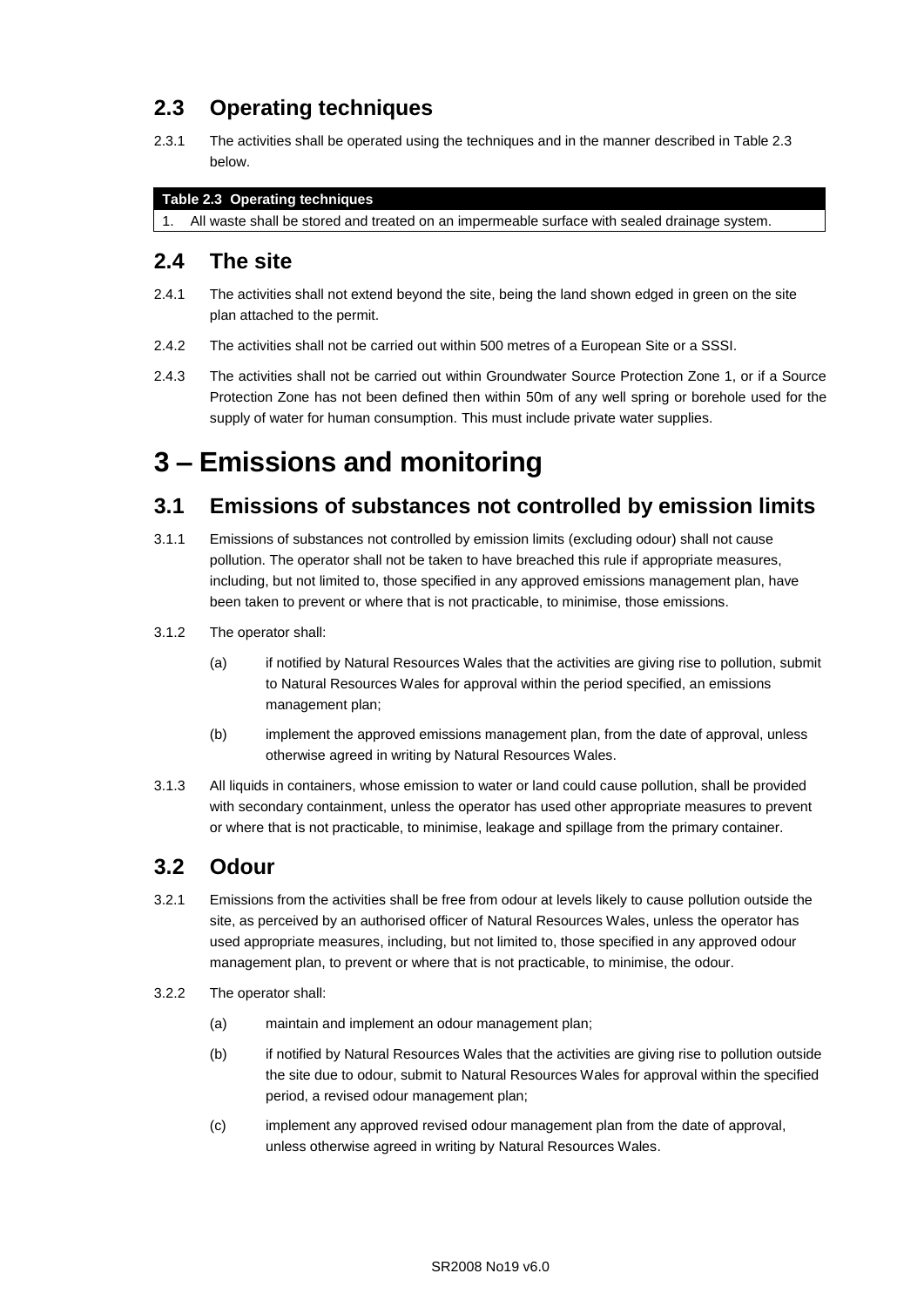## **3.3 Noise and vibration**

- 3.3.1 Emissions from the activities shall be free from noise and vibration at levels likely to cause pollution outside the site, as perceived by an authorised officer of Natural Resources Wales, unless the operator has used appropriate measures, including, but not limited to, those specified in any approved noise and vibration management plan, to prevent or where that is not practicable, to minimise, the noise and vibration.
- 3.3.2 The operator shall:
	- (a) if notified by Natural Resources Wales that the activities are giving rise to pollution outside the site due to noise and vibration, submit to Natural Resources Wales for approval within the period specified, a noise and vibration management plan;
	- (b) implement the approved noise and vibration management plan, from the date of approval, unless otherwise agreed in writing by Natural Resources Wales.

# **4 – Information**

### **4.1 Records**

- 4.1.1 All records required to be made by these standard rules shall:
	- (a) be legible;
	- (b) be made as soon as reasonably practicable;
	- (c) if amended, be amended in such a way that the original and any subsequent amendments remain legible or are capable of retrieval; and
	- (d) be retained, unless otherwise agreed by Natural Resources Wales, for at least 6 years from the date when the records were made, or in the case of the following records until licence surrender:
		- (i) off-site environmental effects; and
		- (ii) matters which affect the condition of land and groundwater.
- 4.1.2 The operator shall keep on site all records, plans and the management system required to be maintained by these standard rules, unless otherwise agreed in writing by Natural Resources Wales.

## **4.2 Reporting**

- 4.2.1 The operator shall send all reports and notifications required by this set of standard rules to Natural Resources Wales using the contact details supplied in writing by Natural Resources Wales.
- 4.2.2 Within one month of the end of each quarter, the operator shall submit to Natural Resources Wales using the form made available for the purpose, the information specified on the form relating to the site and the waste accepted and removed from it during the previous quarter.

## **4.3 Notifications**

- 4.3.1 Natural Resources Wales shall be notified without delay following the detection of:
	- (a) any malfunction, breakdown or failure of equipment or techniques, accident or emission of a substance not controlled by an emission limit which has caused, is causing or may cause significant pollution;
	- (b) the breach of a limit specified in these standard rules; or
	- (c) any significant adverse environmental effects.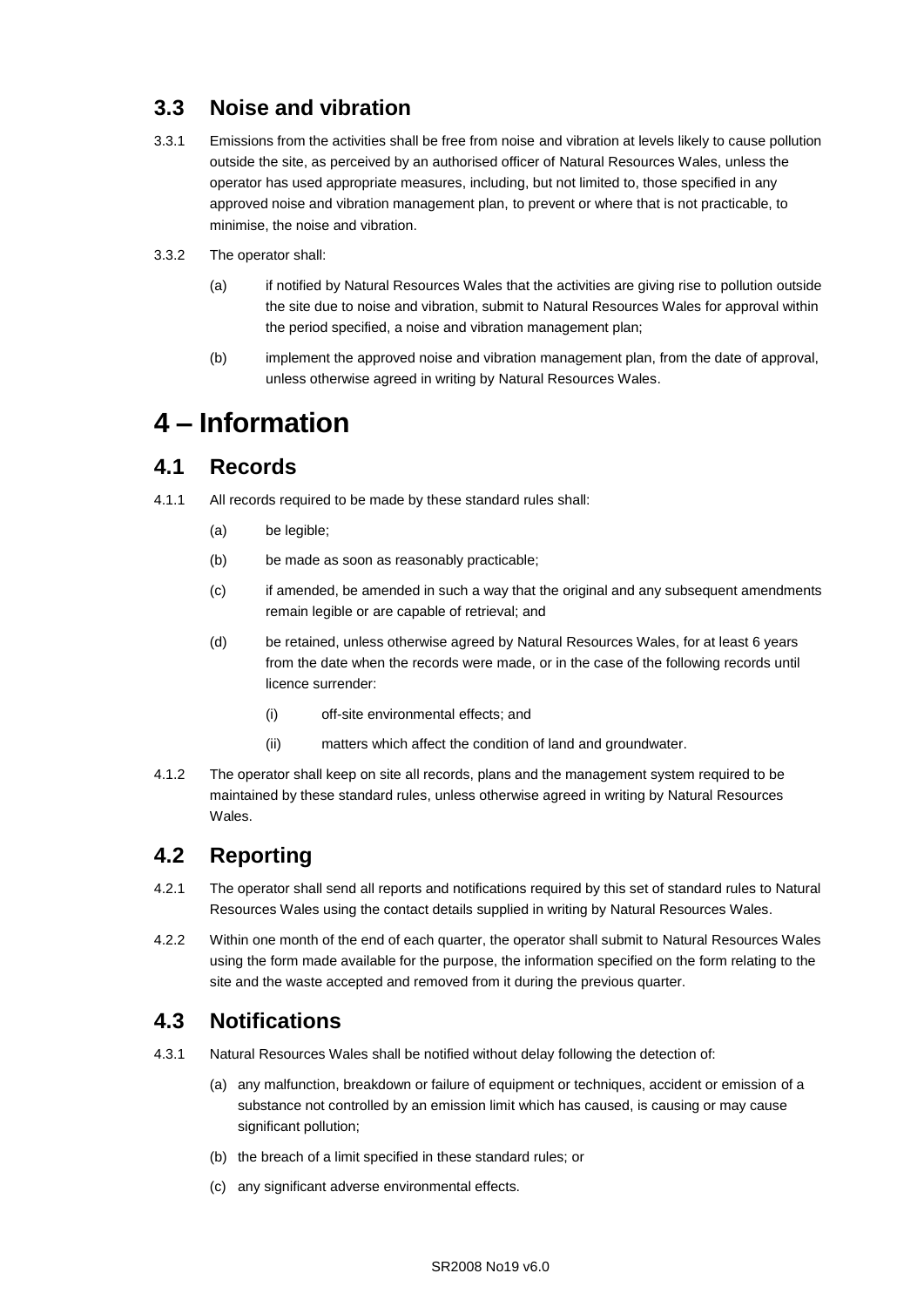- 4.3.2 Written confirmation of actual or potential pollution incidents and breaches of emission limits shall be submitted within 24 hours.
- 4.3.3 Where Natural Resources Wales has requested in writing that it shall be notified when the operator is to undertake monitoring and/or spot sampling, the operator shall inform Natural Resources Wales when the relevant monitoring and/or spot sampling is to take place. The operator shall provide this information to Natural Resources Wales at least 14 days before the date the monitoring is to be undertaken.
- 4.3.4 Natural Resources Wales shall be notified within 14 days of the occurrence of the following matters except where such disclosure is prohibited by Stock Exchange rules:
	- (a) Where the operator is a registered company:
	- any change in the operator's trading name, registered name or registered office address; and
	- any steps taken with a view to the operator going into administration, entering into a company voluntary arrangement or being wound up.
	- (b) Where the operator is a corporate body other than a registered company:
	- any change in the licence holder's name or address; and
	- any steps taken with a view to the dissolution of the licence holder.
	- (c) In any other case:
	- the death of any of the named operators (where the operator consists of more than one named individual);
	- any change in the operator's name(s) or address(es); and
	- any steps taken with a view to the operator, or any one of them, going into bankruptcy, entering into a composition or arrangement with creditors, or, in the case them being in a partnership, dissolving the partnership.

### **4.4 Interpretation**

- 4.4.1 In this set of standard rules the expressions listed below shall have the meaning given.
- 4.4.2 In these standard rules references to reports and notifications mean written reports and notifications, except when reference is being made to notification being made "without delay", in which case it may be provided by telephone.

*"accident"* means an accident that may result in pollution.

*"Annex IIA"* means Annex IIA to Directive 2006/12/EC of the European Parliament and of the Council of 5 April 2006 on Waste.

*"authorised officer*" means any person authorised by Natural Resources Wales under section 108(1) of The Environment Act 1995 to exercise, in accordance with the terms of any such authorisation, any power specified in Section 108(4) of that Act*.*

*"D*" means a disposal operation provided for in Annex IIA to Directive 2006/12/EC of the European Parliament and of the Council of 5 April 2006 on Waste.

*"emissions of substances not controlled by emission limits"* means emissions of substances to air, water or land from the activities, either from emission points specified in these standard rules or from other localised or diffuse sources, which are not controlled by an emission limit.